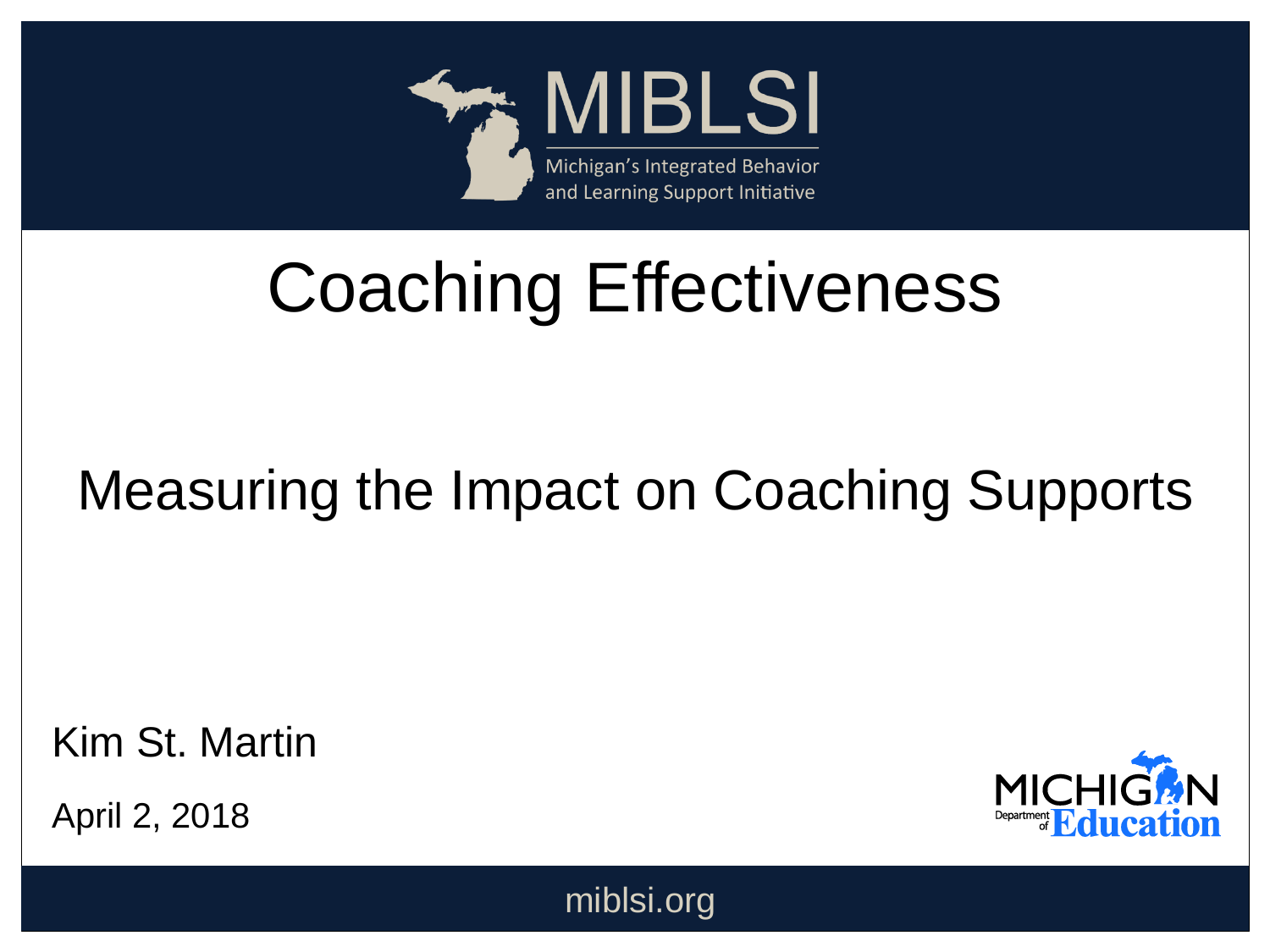## Acknowledgments

MIBLSI's learning on developing a coaching system for internal SPDG coaches and evaluating the effectiveness of coaching supports could not be possible without assistance from the following:

- Caryn Ward; Association Director, NIRN and Director of SISEP
- MIBLSI Implementation Specialists

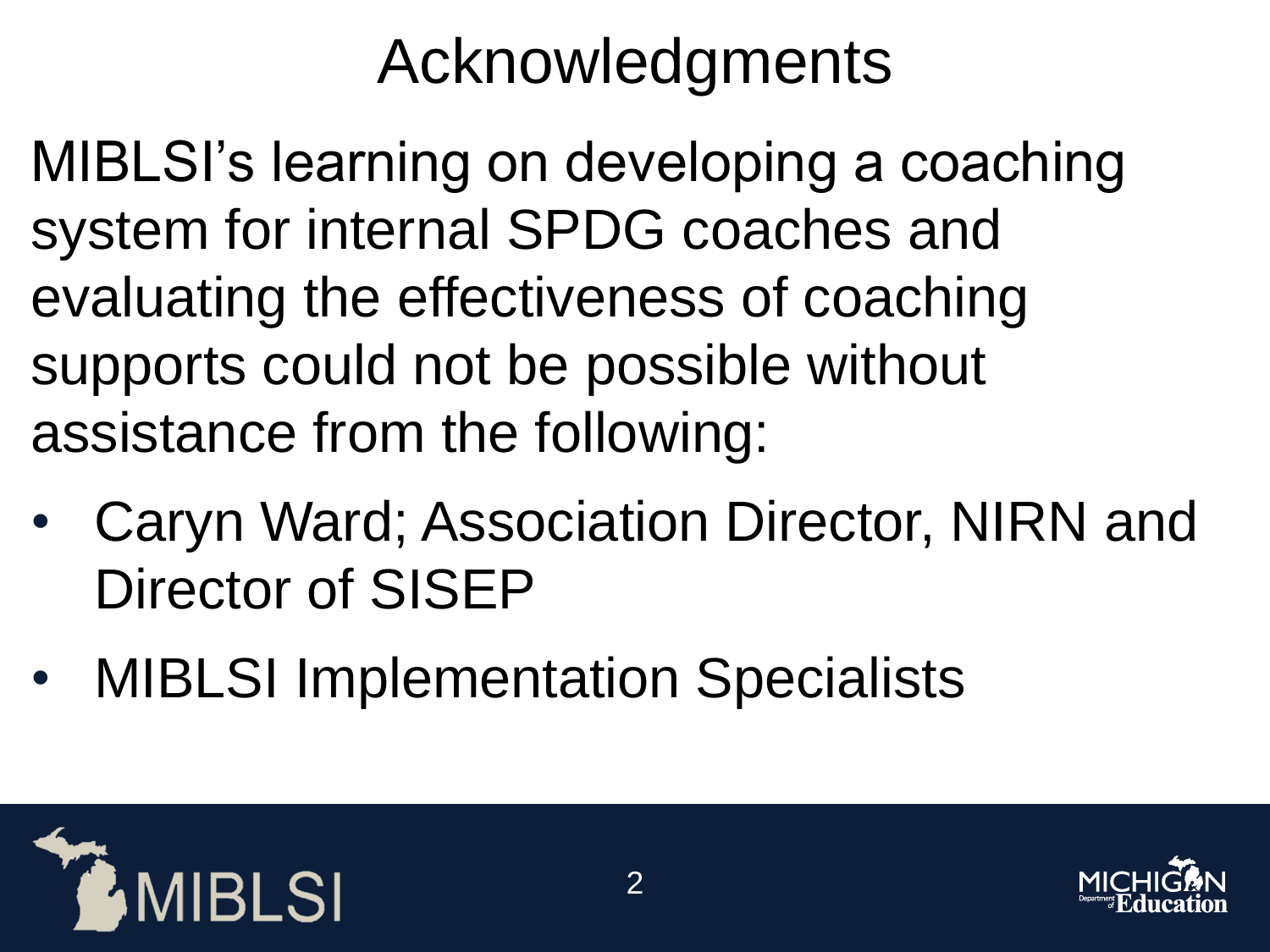## **Outcomes**

- Highlight common coaching effectiveness misrules
- Define conditions necessary to measure the effectiveness of coaching
- Review samples of coaching effectiveness measures
- Outline considerations when developing a coaching effectiveness data analysis schedule



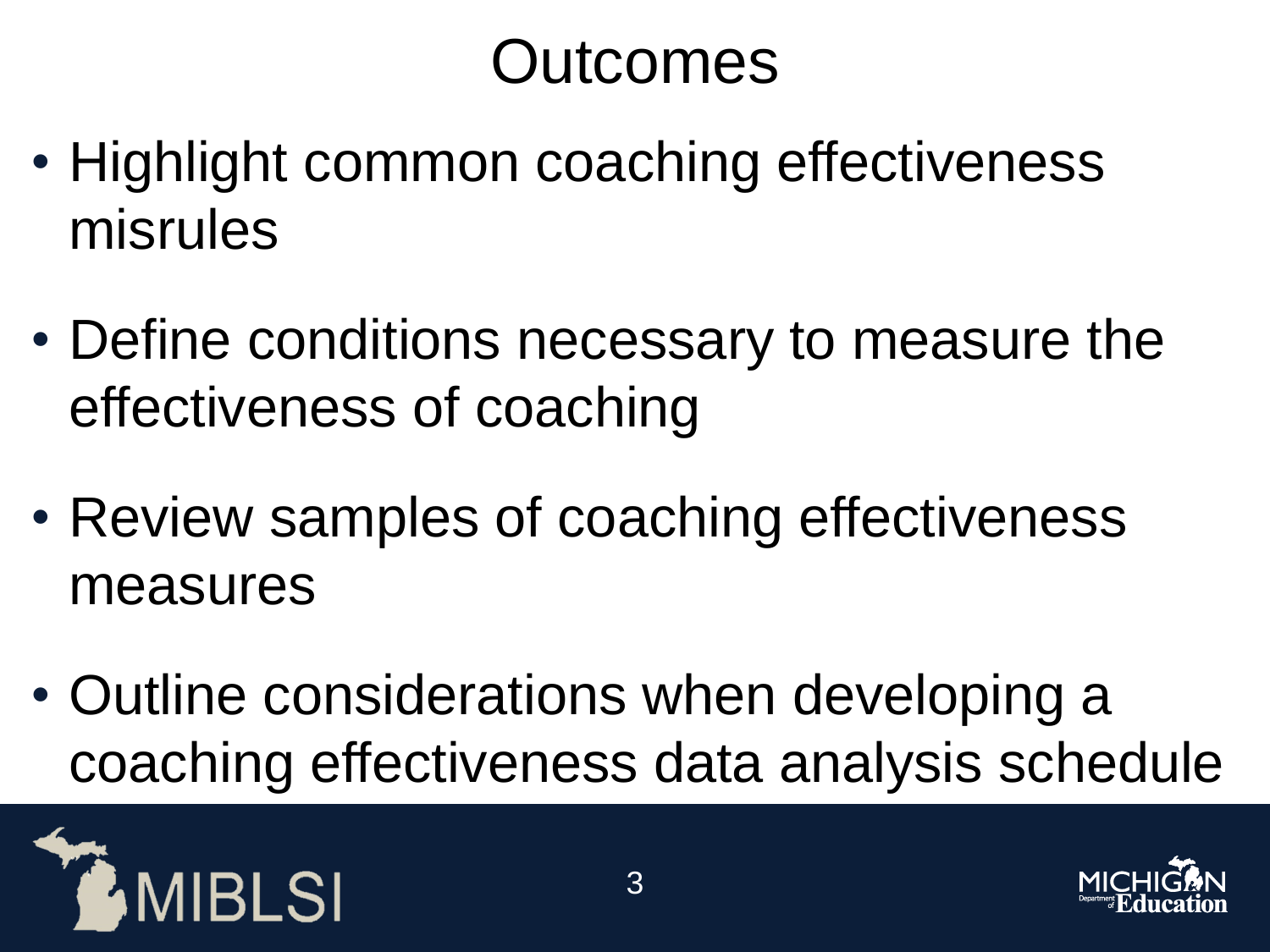## 1.0 Setting the Stage: Developing **Competencies**

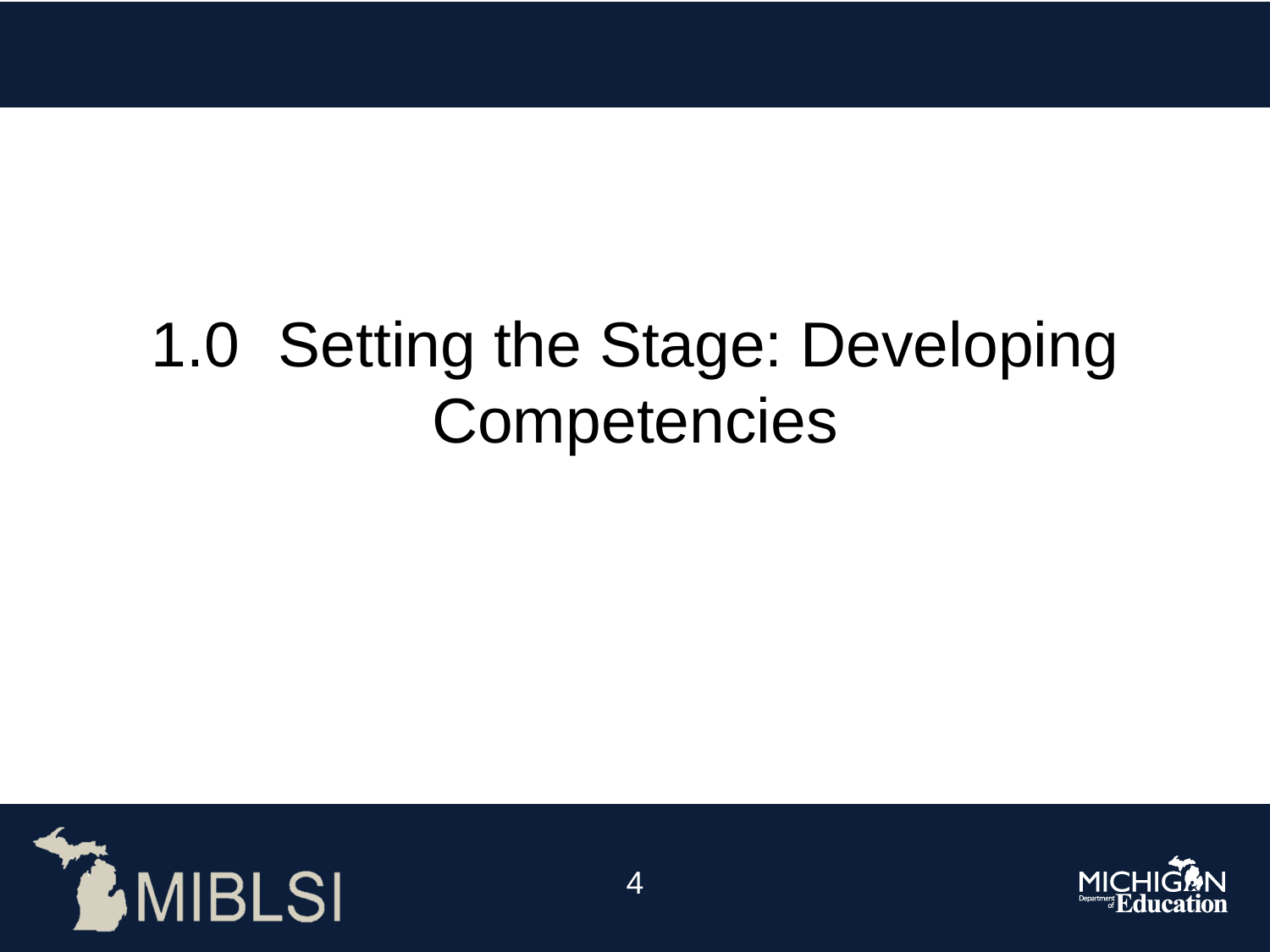#### Continuum of Supports to Build Competency

- **Selection:** choose people that already have the knowledge, skills, and abilities
- **Training:** provide highquality PD
- **Coaching:** coach people to apply what was taught in PD





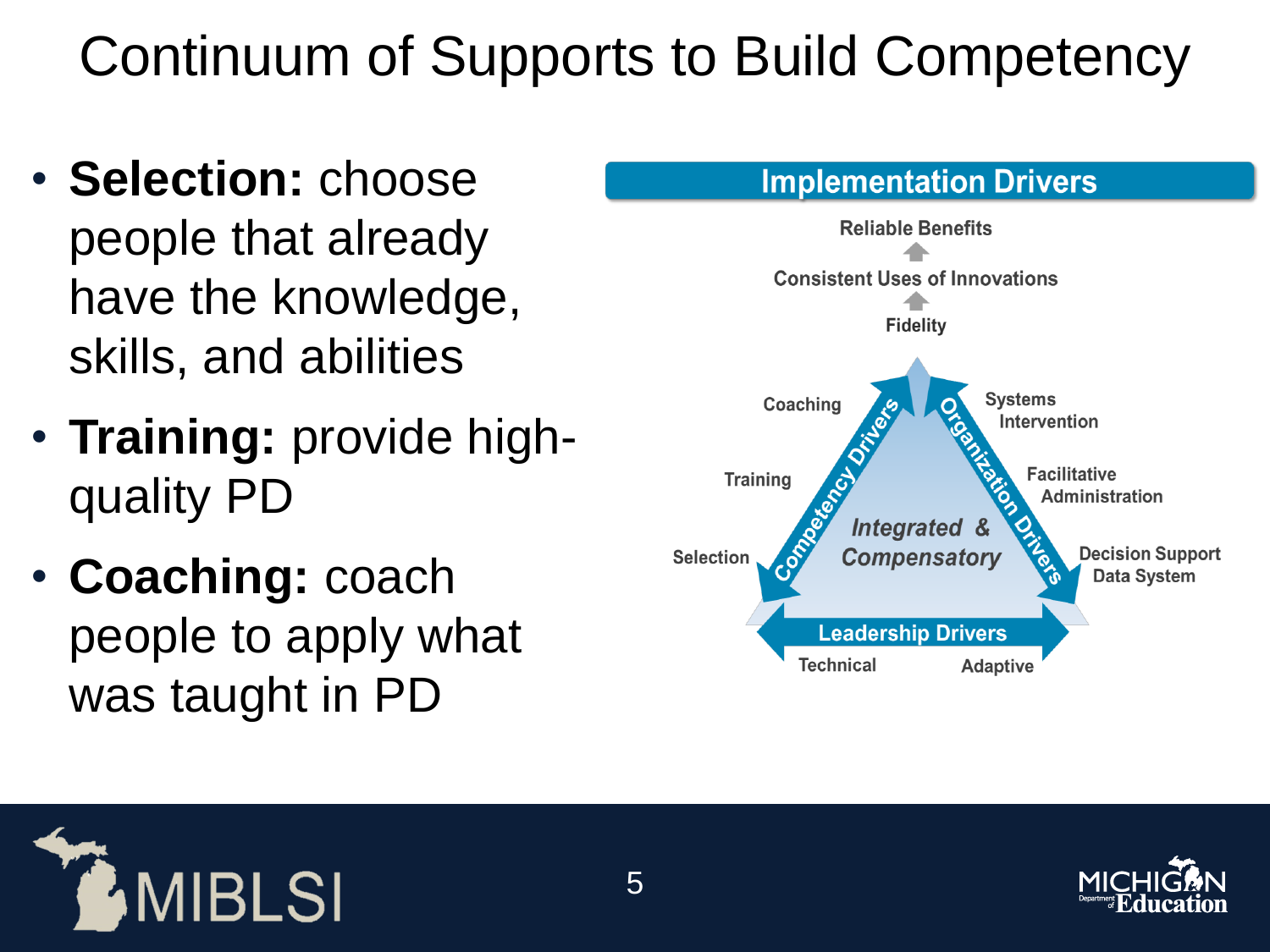#### Coaching Assumptions

- Coaching is necessary to develop a team or individual's competence and confidence
- The coaching function is necessary along the educational cascade (classroom to the state capital)
- The coaching focus is proportionally different depending on the context
- There tends to be two categories of coaching: systems (infrastructure) or instructional (practice) and each requires different resource allocations



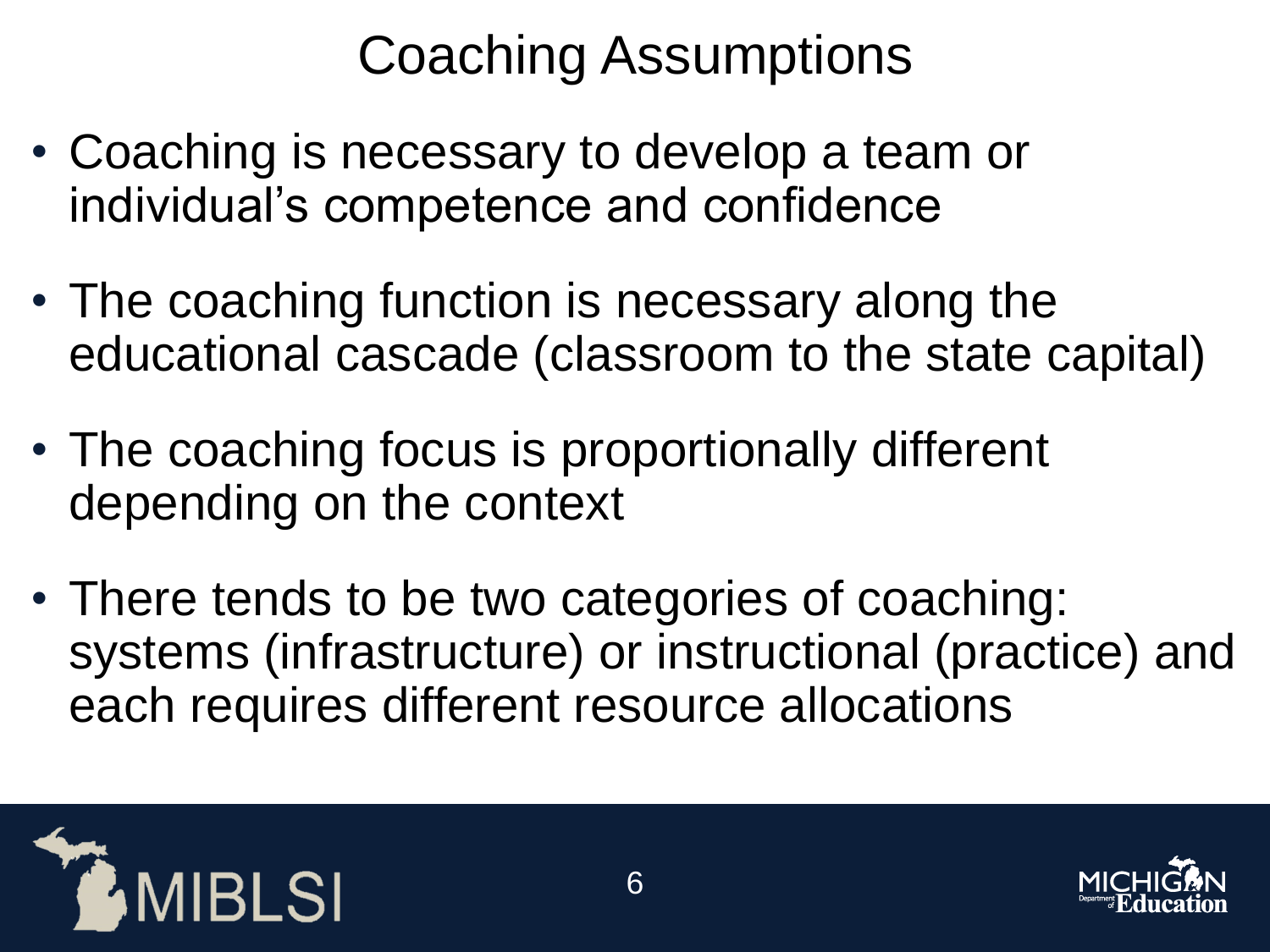# Coaching Supports

- The coaching supports provided are:
	- Prioritized to address the most pressing needs
	- Differentiated
- Information gathered from coaches outlining the coaching focus, types of supports, and intensity of supports must be used to inform the "selection" and "training" subscales of the Competency driver



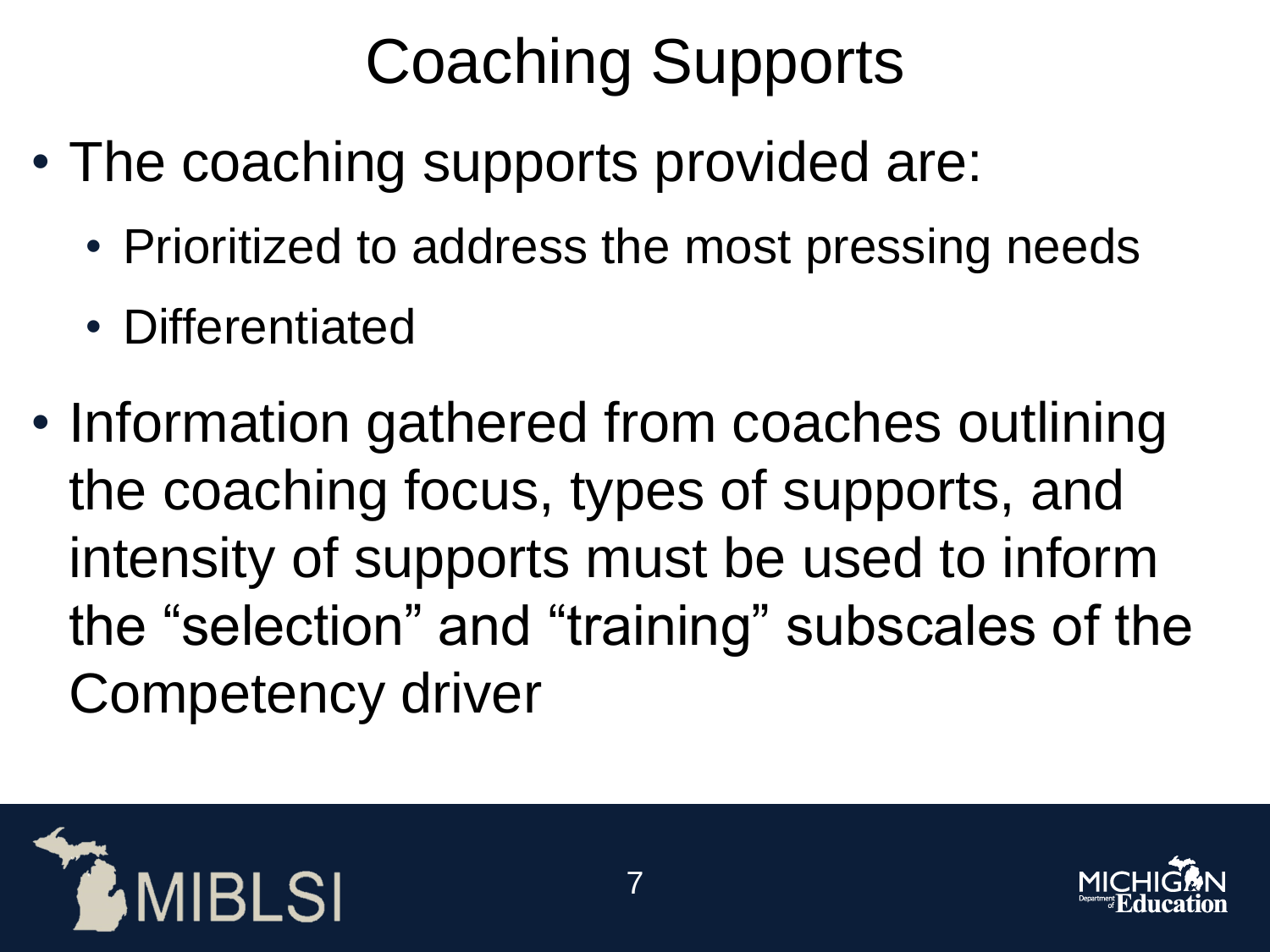# **Activity 1.1**

- **Consider the coaching assumption outlined on slide 6:**
	- **The coaching function is necessary along the educational cascade (classroom to the capital)**
- **Which level of the cascade are you framing your thinking around during this call:**
	- **Classroom / grade level, school team, district team, regional team, state department team**



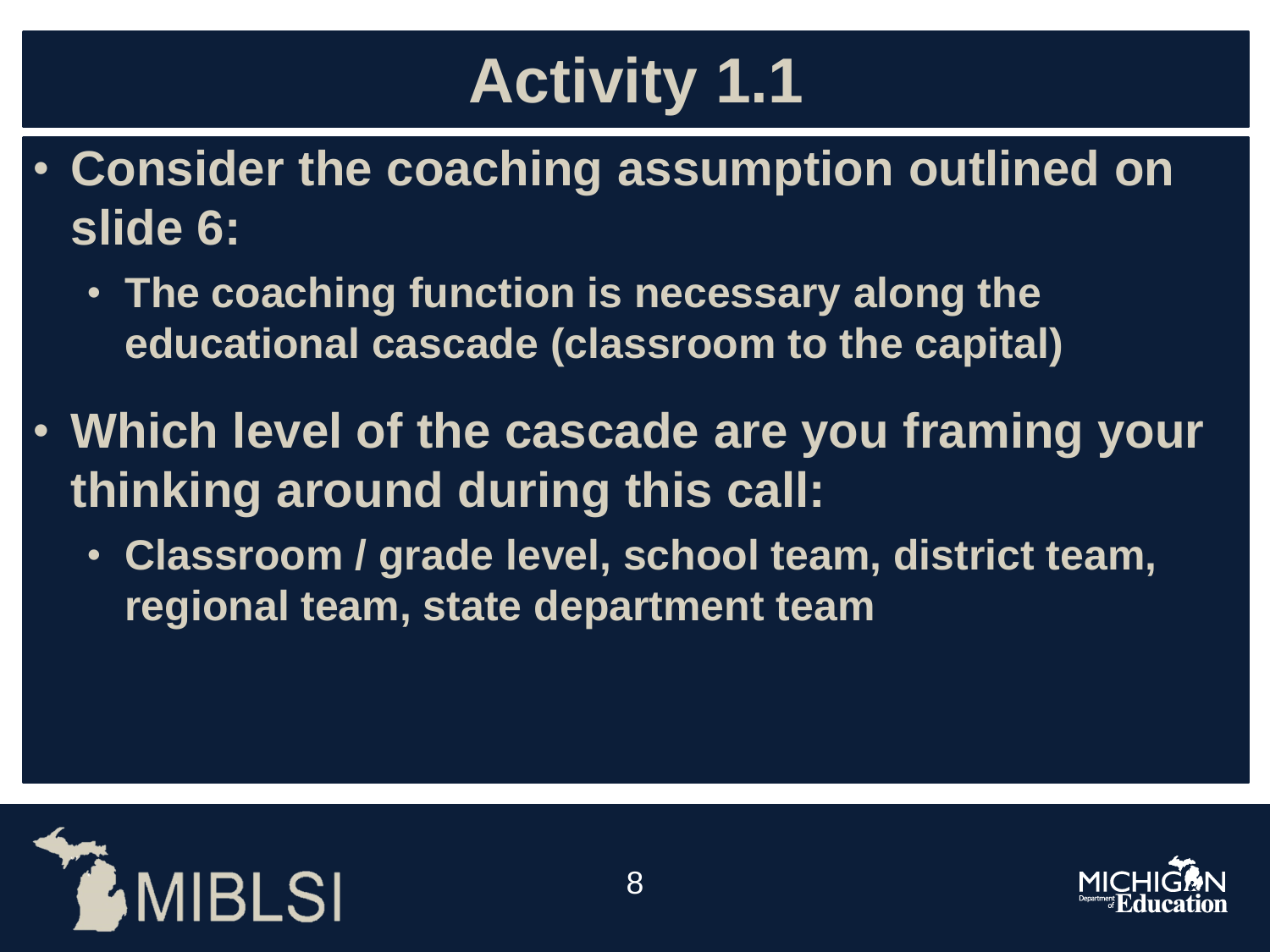## 2.0 Common Coaching Effectiveness **Misrules**



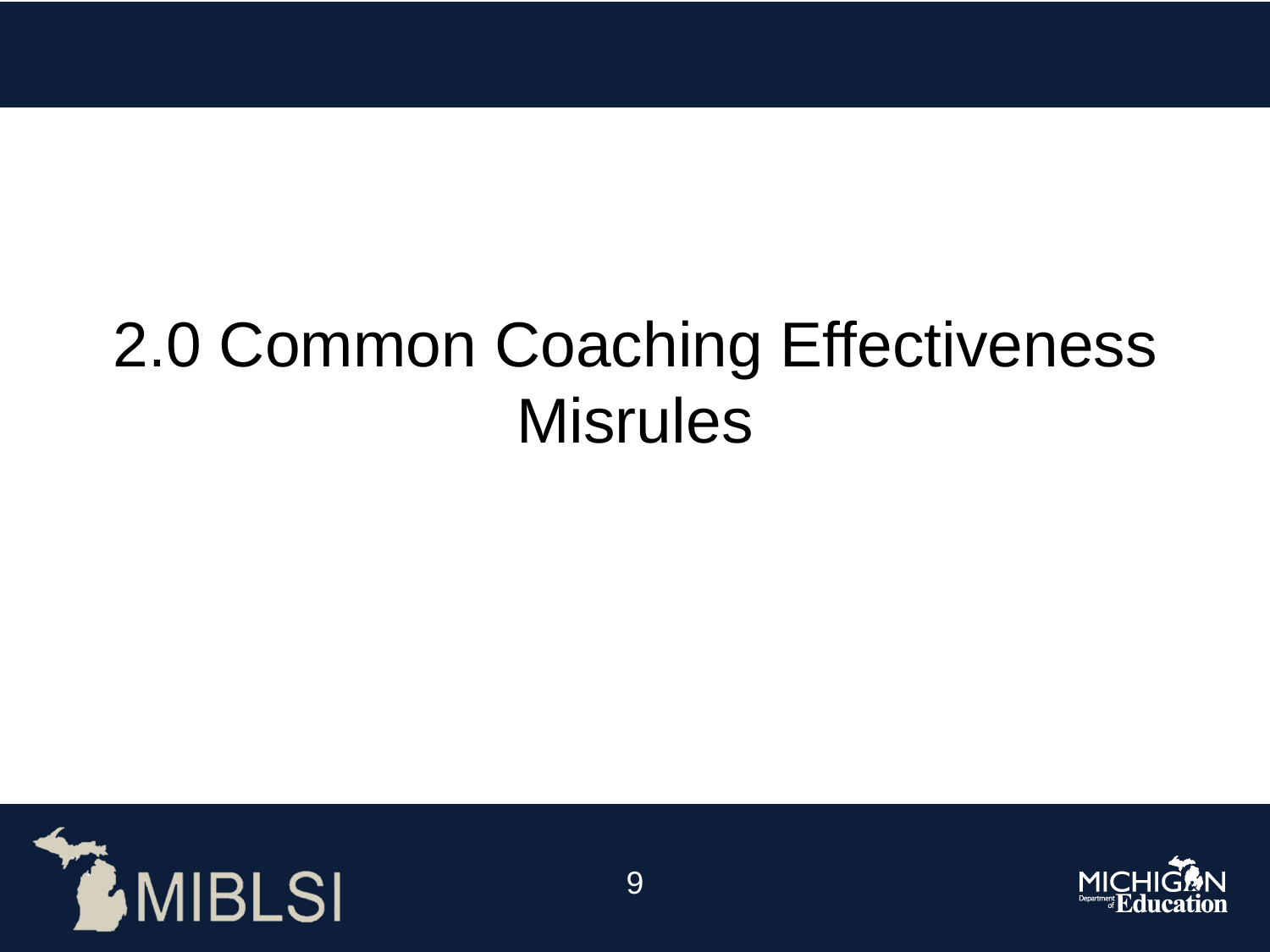## Common Misrules

- 1. Ill-defined coaching concepts
- 2. Coaching concepts are not prioritized
- 3. Singular focus on one type of coaching effectiveness data



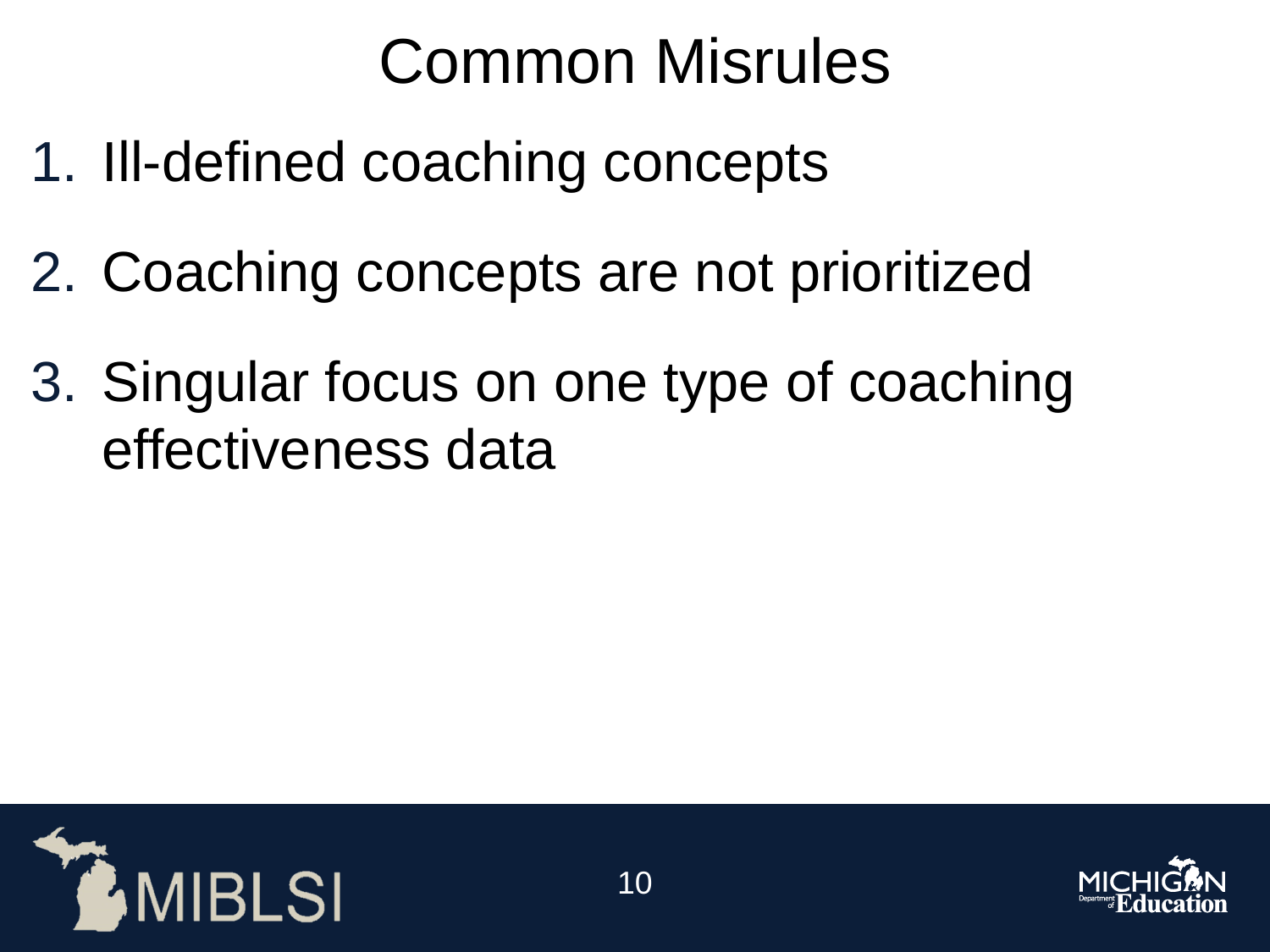Misrule 1: Ill-Defined Coaching Concepts

- Why a misrule?
- III-defined coaching concepts result in:
	- Variability in what coaches are spending their time coaching
	- Over-reliance on low intensity coaching supports (e.g., prompting and consultation)
	- Potential faulty conclusions about the value of coaching



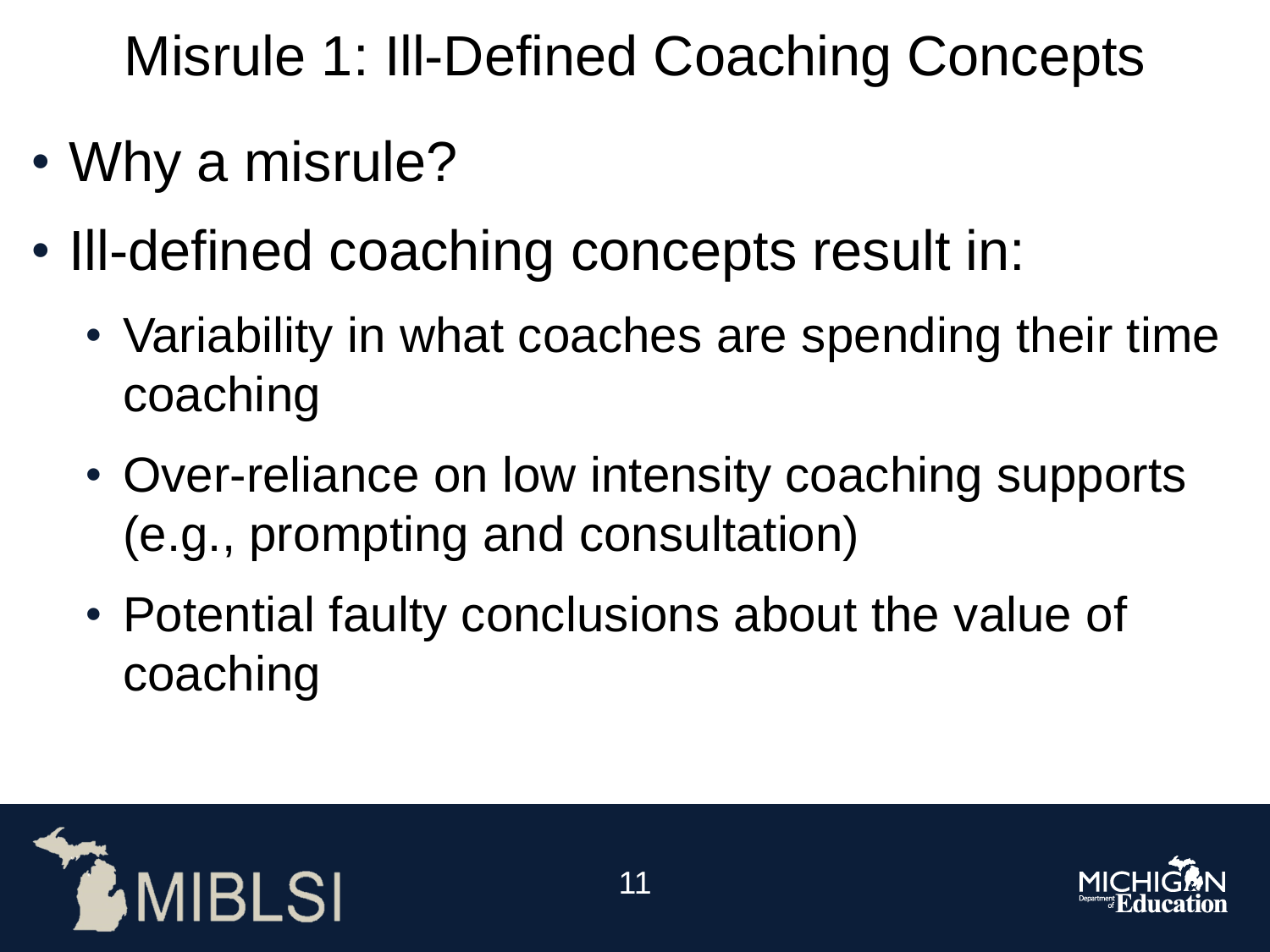# Exploration Coaching Concepts

- Assess need, fit, context
- Relationship development
- Promote buy-in and readiness

These concepts have defined coaching actions regardless if the coaching recipient is a team or practitioner.



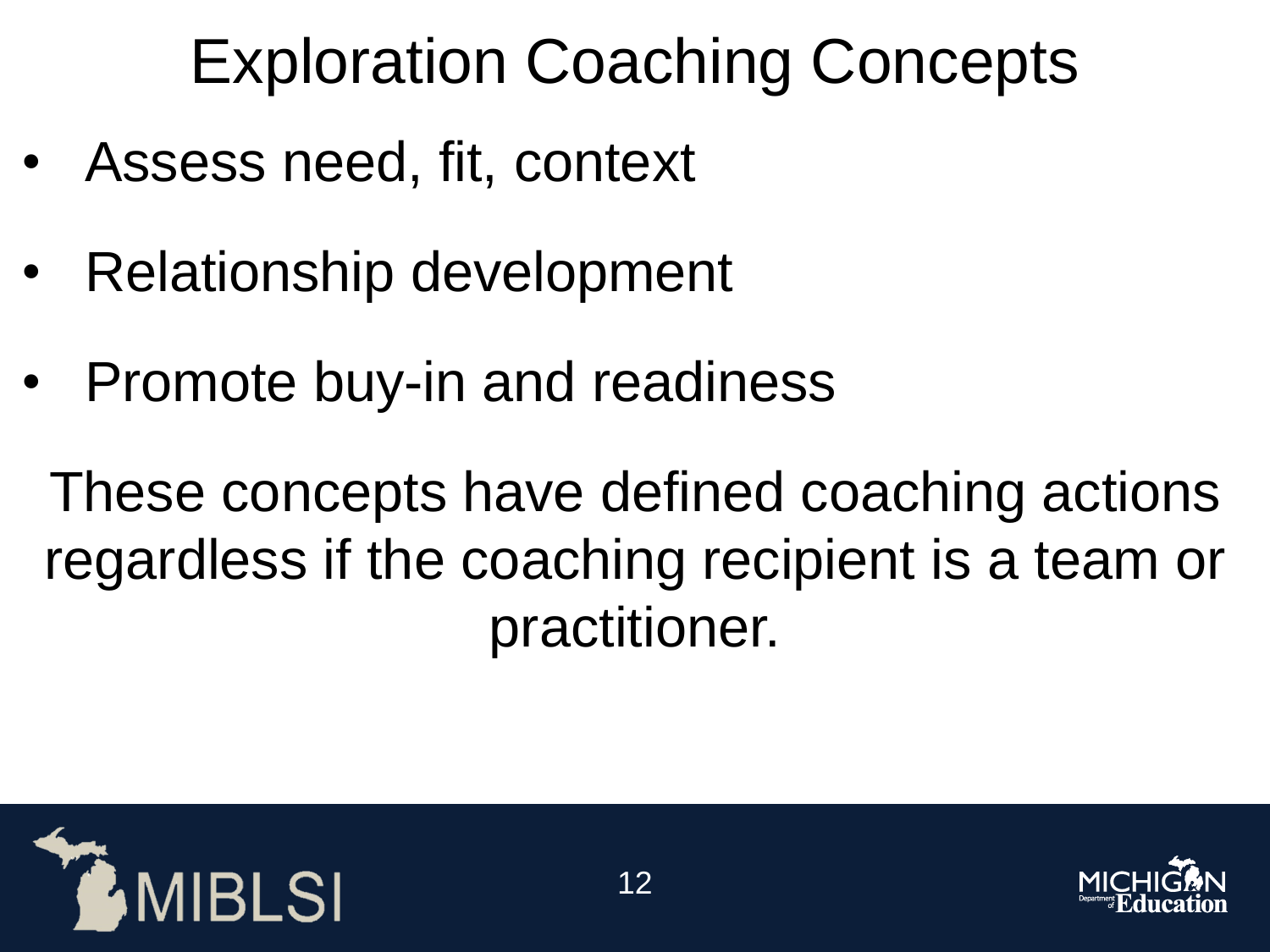# Other Coaching Concept Examples

- Example instructional coaching concepts for Phonemic Awareness post LETRS module learning:
	- 1. Accurately pronounce 44 phonemes
	- 2. Administer and score the phonemic awareness assessment
	- 3. Analyze phonemic awareness data and understand what to focus instruction
	- 4. Use phonemic awareness curriculum resources and materials



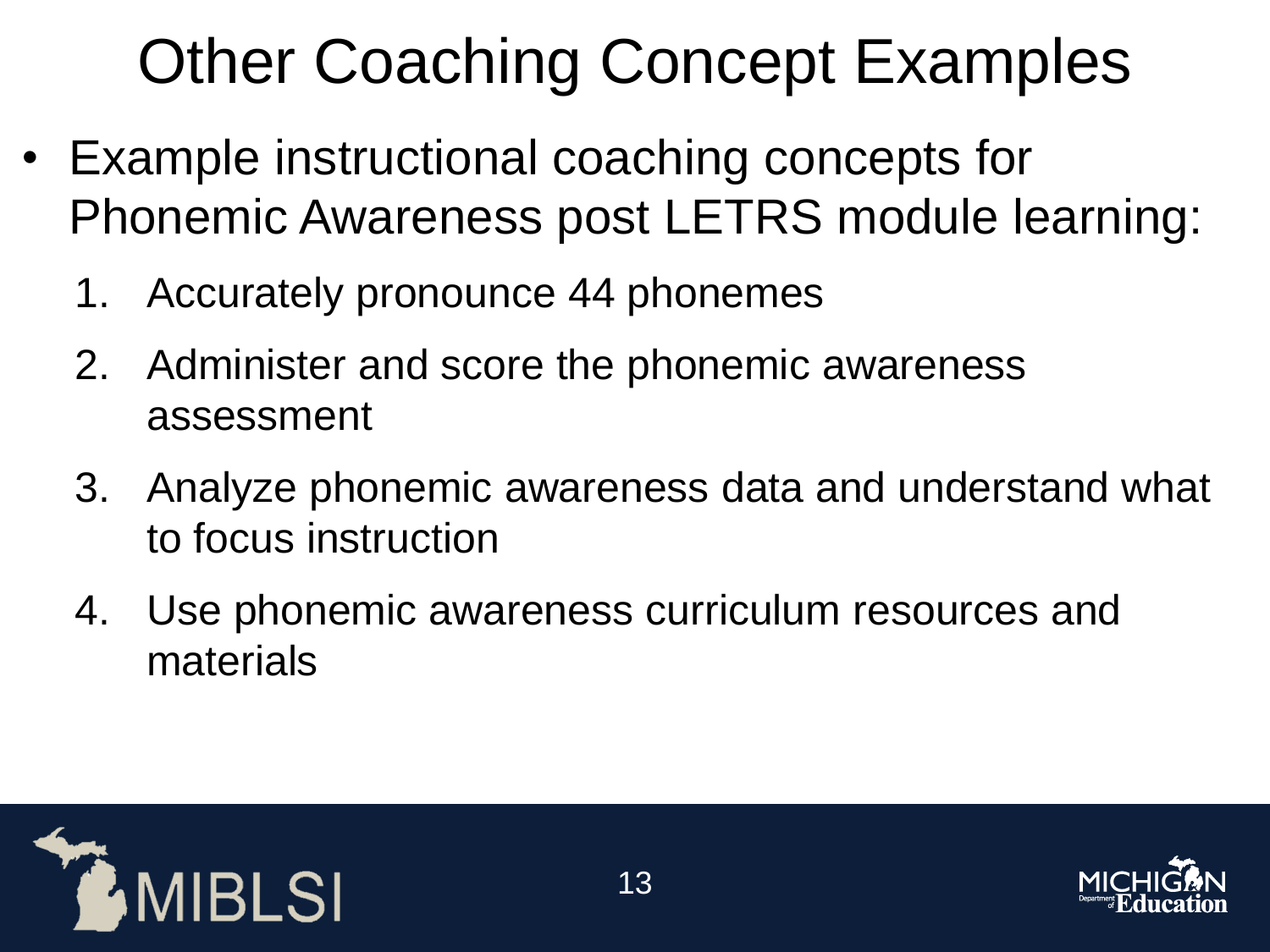#### Misrule 2: Coaching Concepts Not Prioritized

- Why a misrule?
- Coaching concepts that are not prioritized result in:
	- Coaches spending time addressing things that teams or practitioners may not be ready to tackle
	- Little to no progress in developing knowledge, skills, and abilities of the teams or practitioners



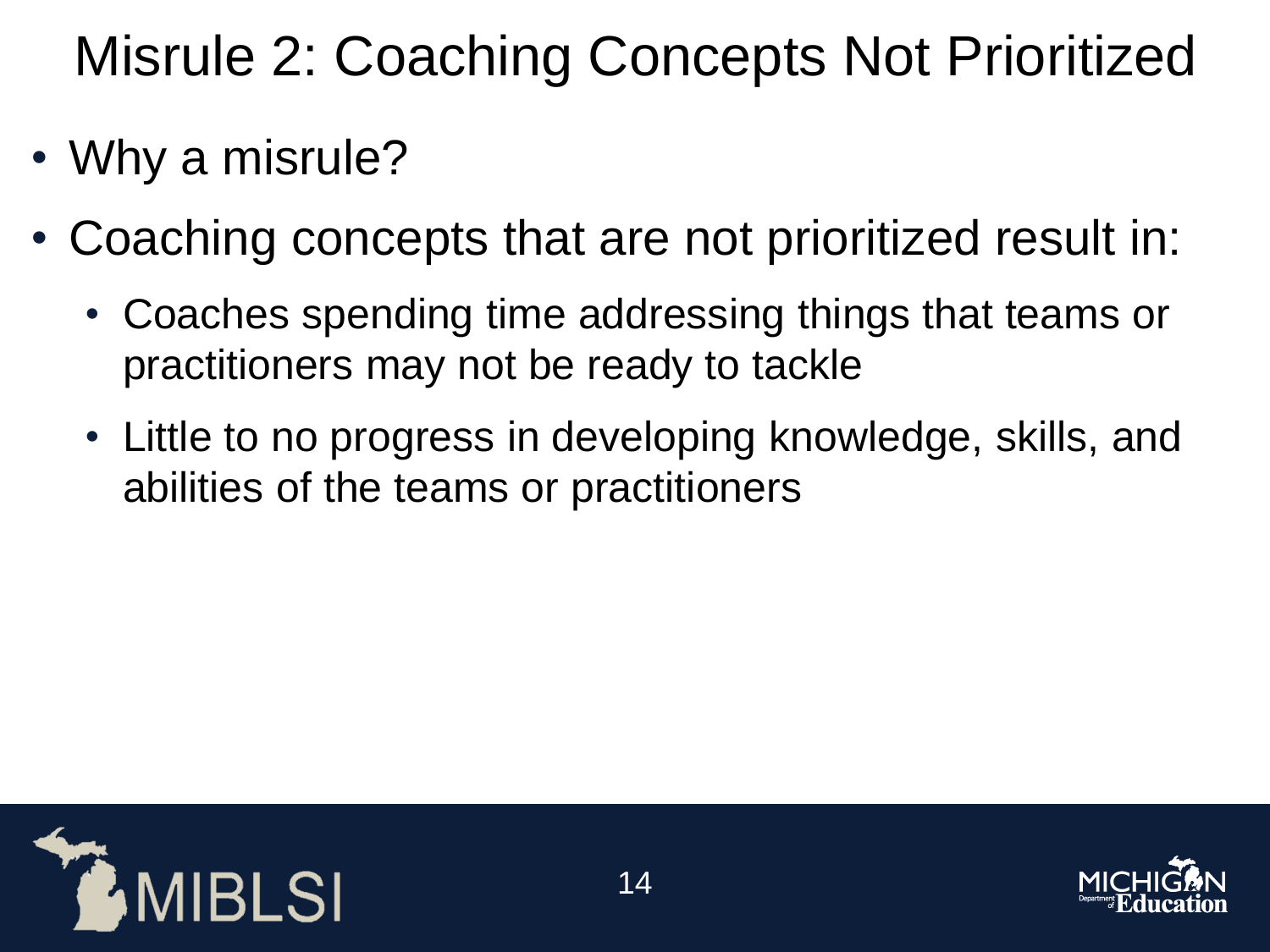Misrule 3: Singular Focus on One Type of Data

- Why a misrule?
- Focusing on one type of data will result in:
	- Faulty or misleading conclusions that adversely effect the coaching recipients
	- Potential impact on decisions to continue allocating resources to coaching supports



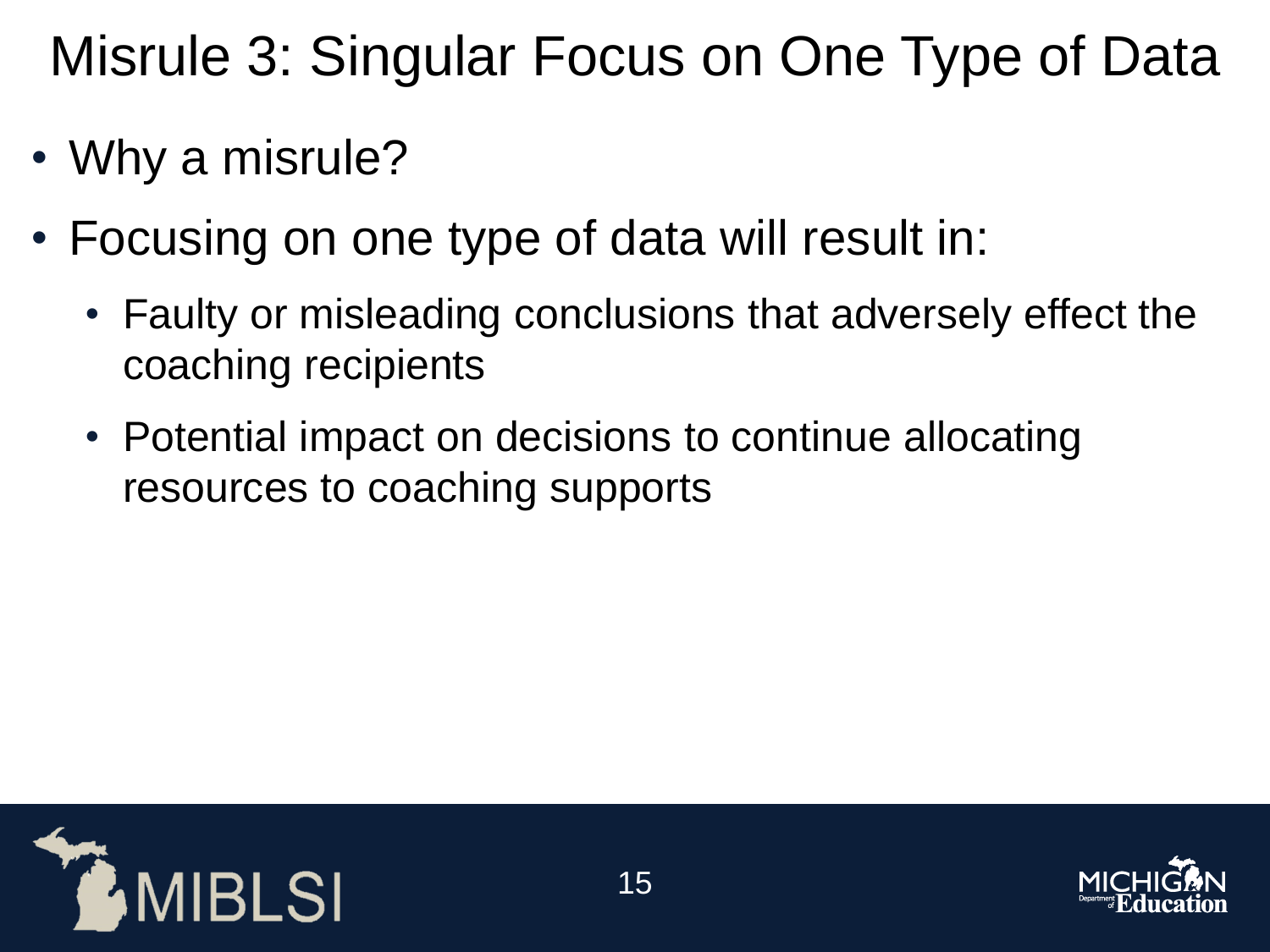## **Activity 2.1**

- **Consider the three common coaching effectiveness misrules:**
- **1. Ill-defined coaching concepts**
- **2. Coaching concepts are not prioritized**
- **3. Singular focus on one type of coaching effectiveness data**
- **Which common misrules do you most frequently encounter?**



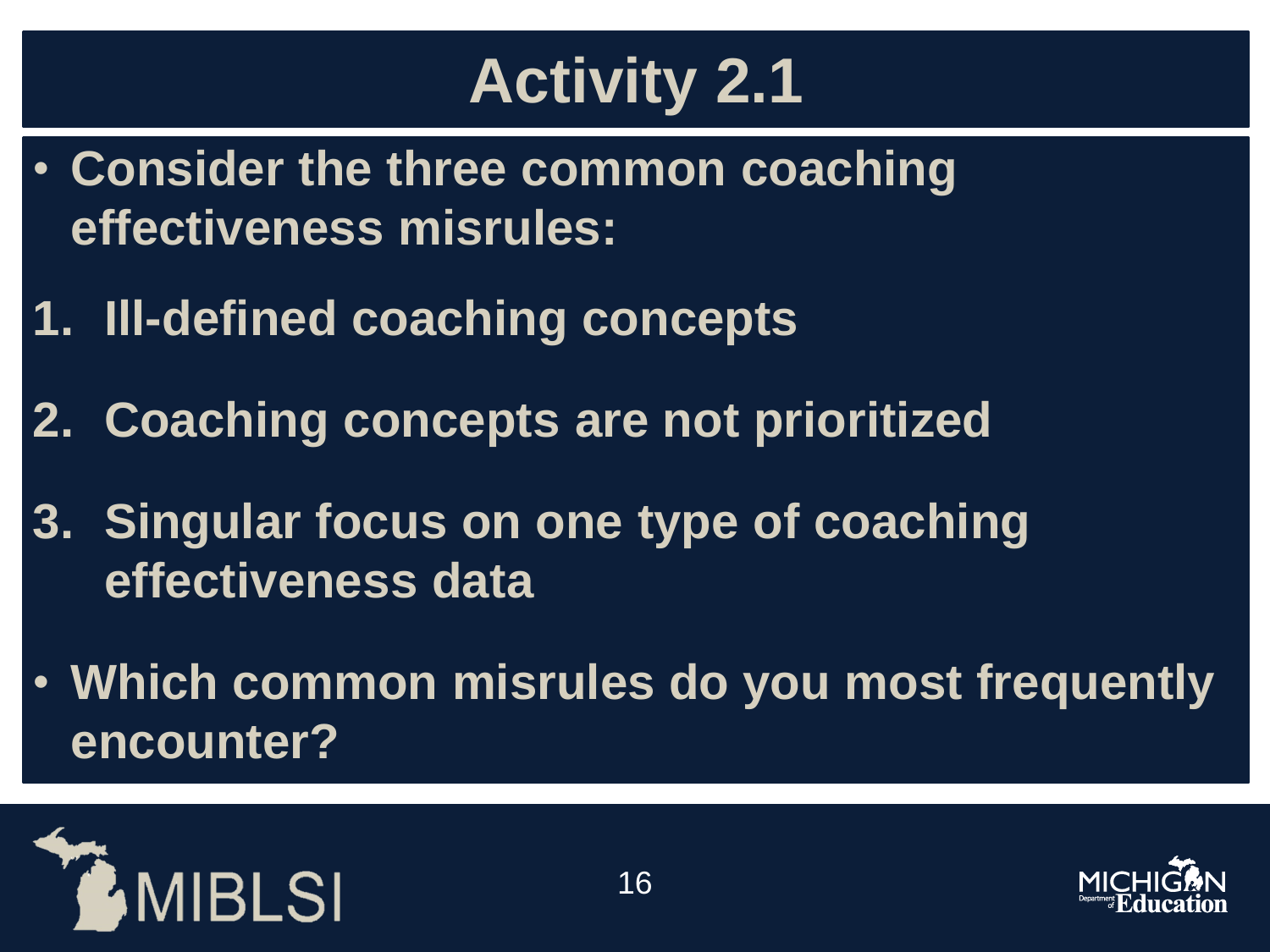## 3.0 Measuring Coaching **Effectiveness**



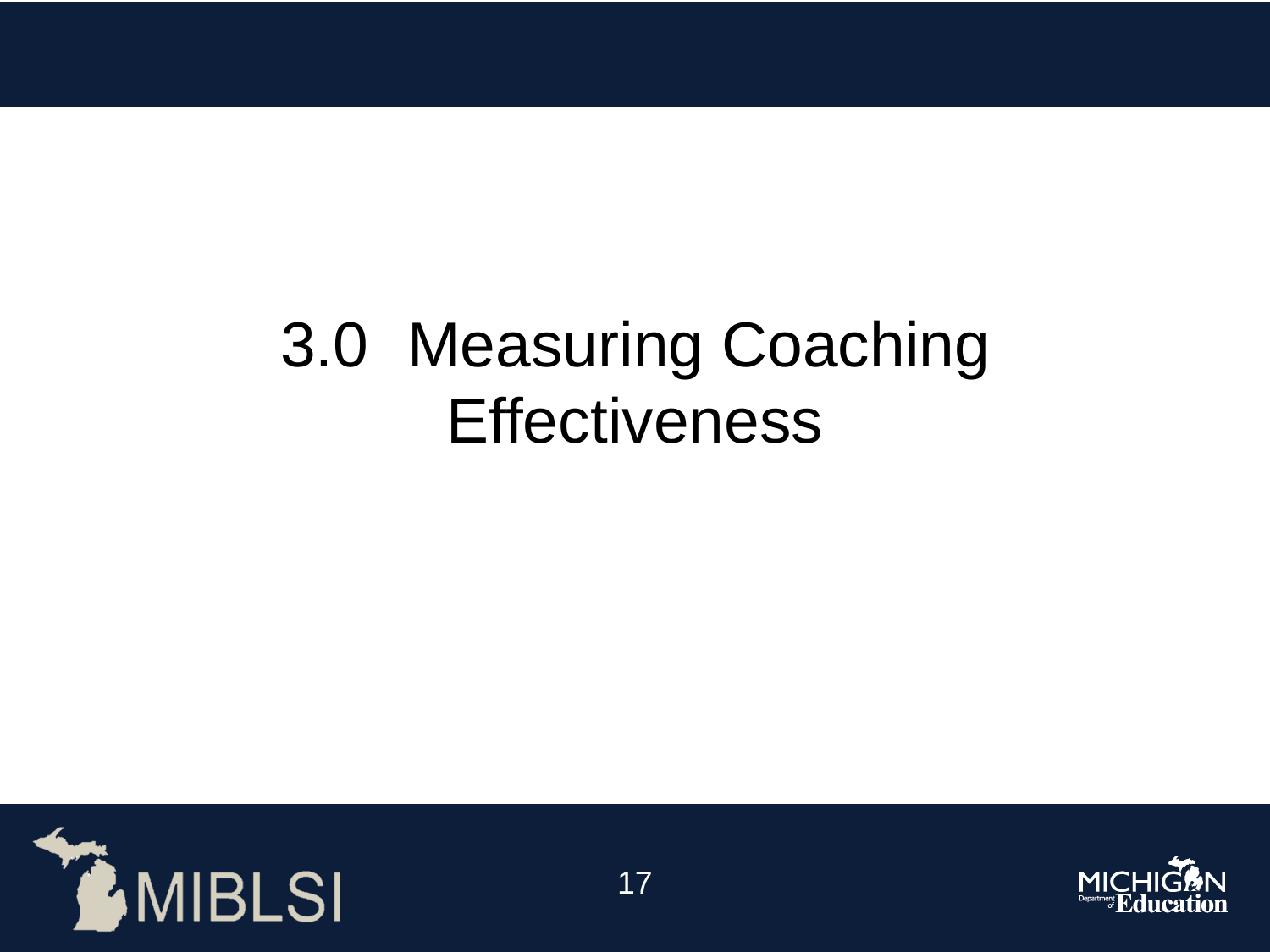# Coaching Effectiveness Measures

- 1. Fidelity data (subscales and particular items for increased sensitivity to change over time)
- 2. Product review that includes evidence of use
- 3. Coaching log
- 4. Coaching Service Delivery Plan adherence data
- 5. Student outcome data
- 6. Coaching satisfaction survey data



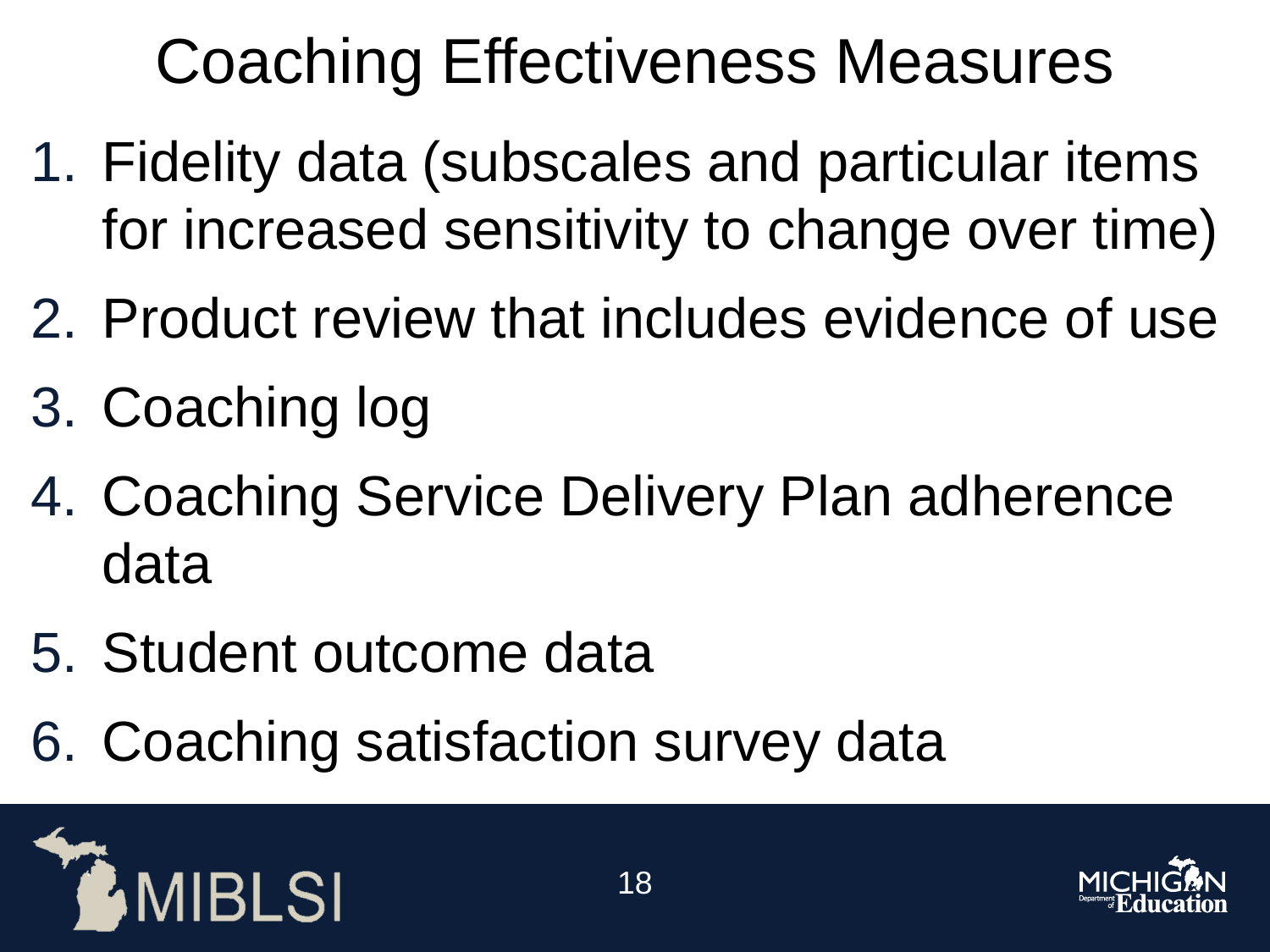### Choosing Coaching Effectiveness Measures

- Choose more than one
- Emphasize some effectiveness measures over others
	- Coaching satisfaction survey data is only one piece of data
	- Circumstances such as relationships between coach and coaching recipients might skew the satisfaction survey data
- Analysis of all occurs at different points across the year



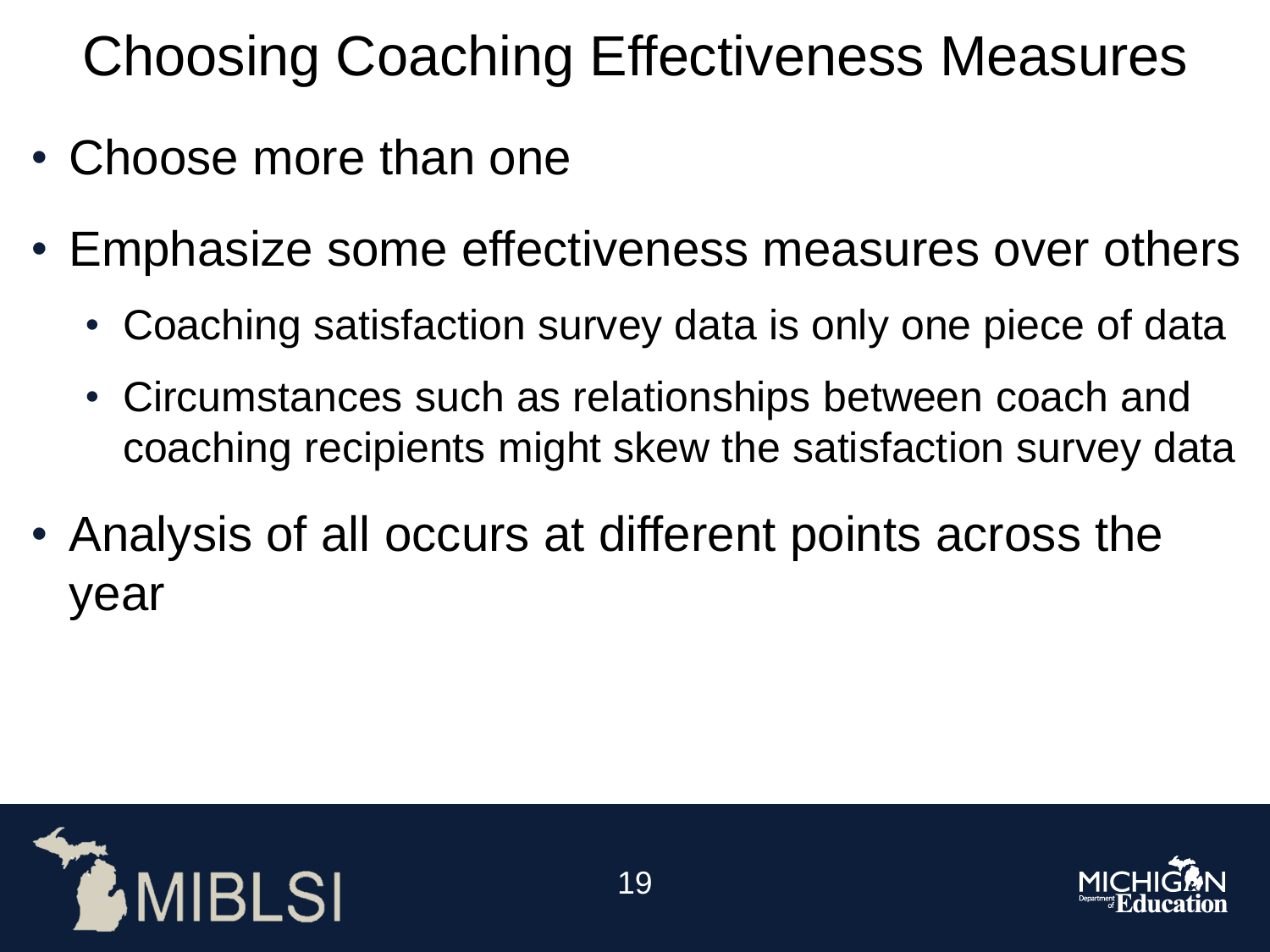#### Information Gained from Measures

- Fidelity data
	- Adult behaviors are changing
	- Coaching actions are aligned to the effective innovation
- Product review:
	- Tangible evidence that allows the coach to determine level of understanding and impact on outcomes



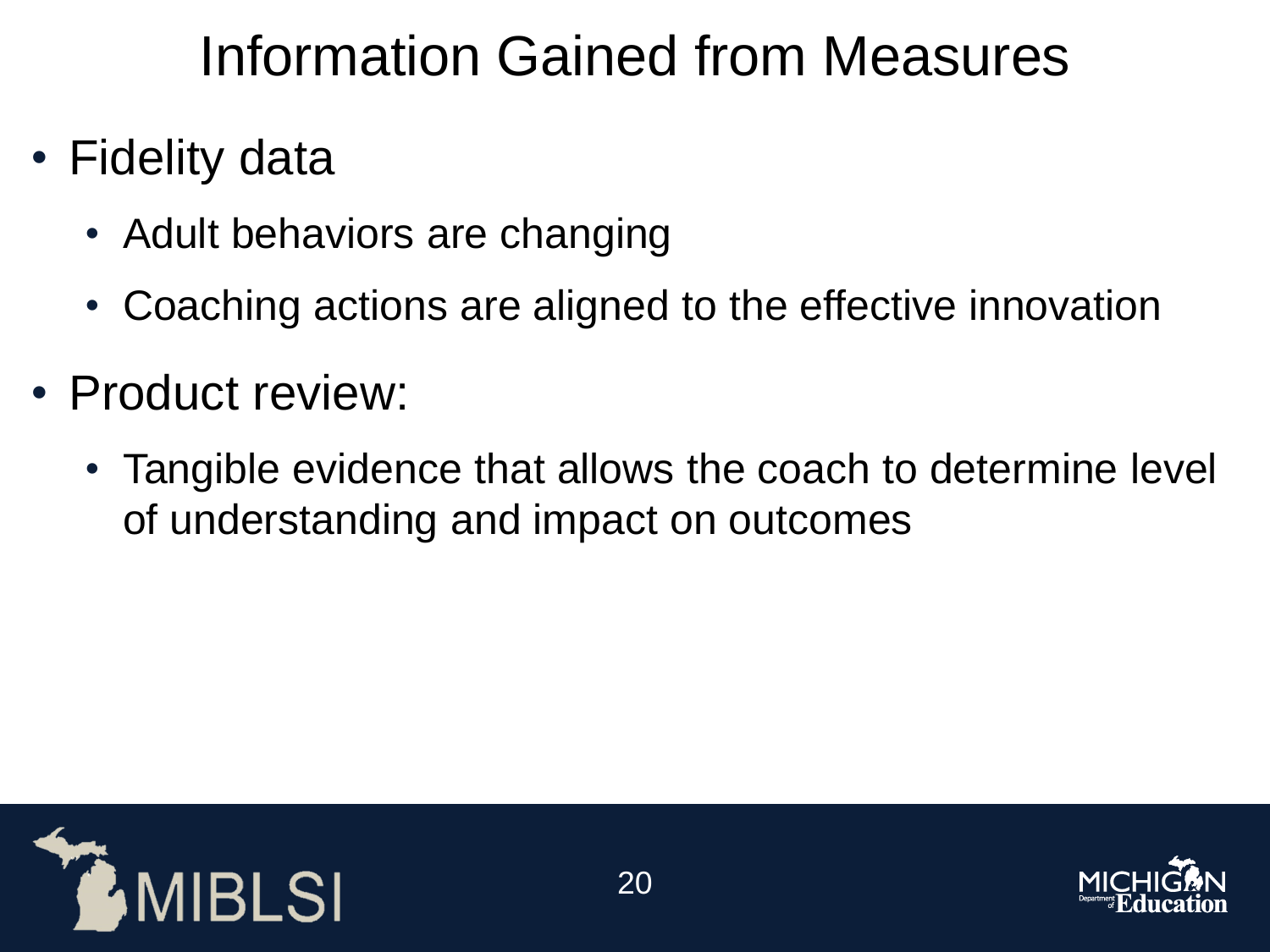#### Information Gained from Measures (cont.)

- Coaching Log
	- Coaching focus
	- Coaching recipients
	- Continuum of coaching supports (e.g., modeling, cofacilitation, fluency building, observation, assistance with adapting to local context, product review, prompting)
	- Type of contact
	- Contact time
	- Successes
	- **Barriers**



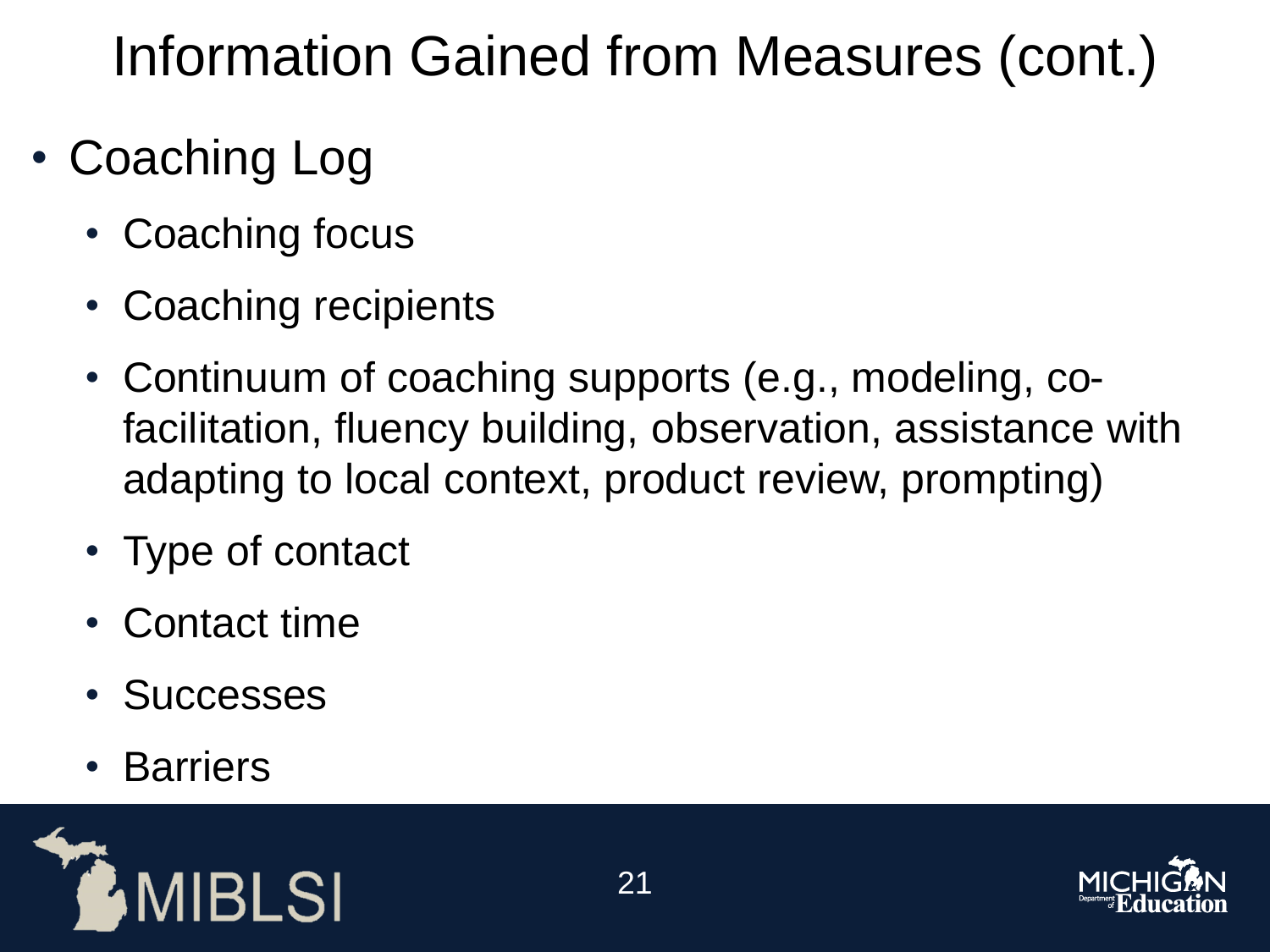### Information Gained (cont.)

- Coaching Service Delivery Plan adherence data:
	- Task analysis of the coaching supports and coach preparation to address the area of focus (coaching concept)
- Coaching Satisfaction Survey data:
	- Feedback from coaching recipients about perceived usefulness, relevance, and limitations of coaching supports
- Student outcome data:
	- Evidence that the high-quality use of the effective innovation is having a positive impact on students



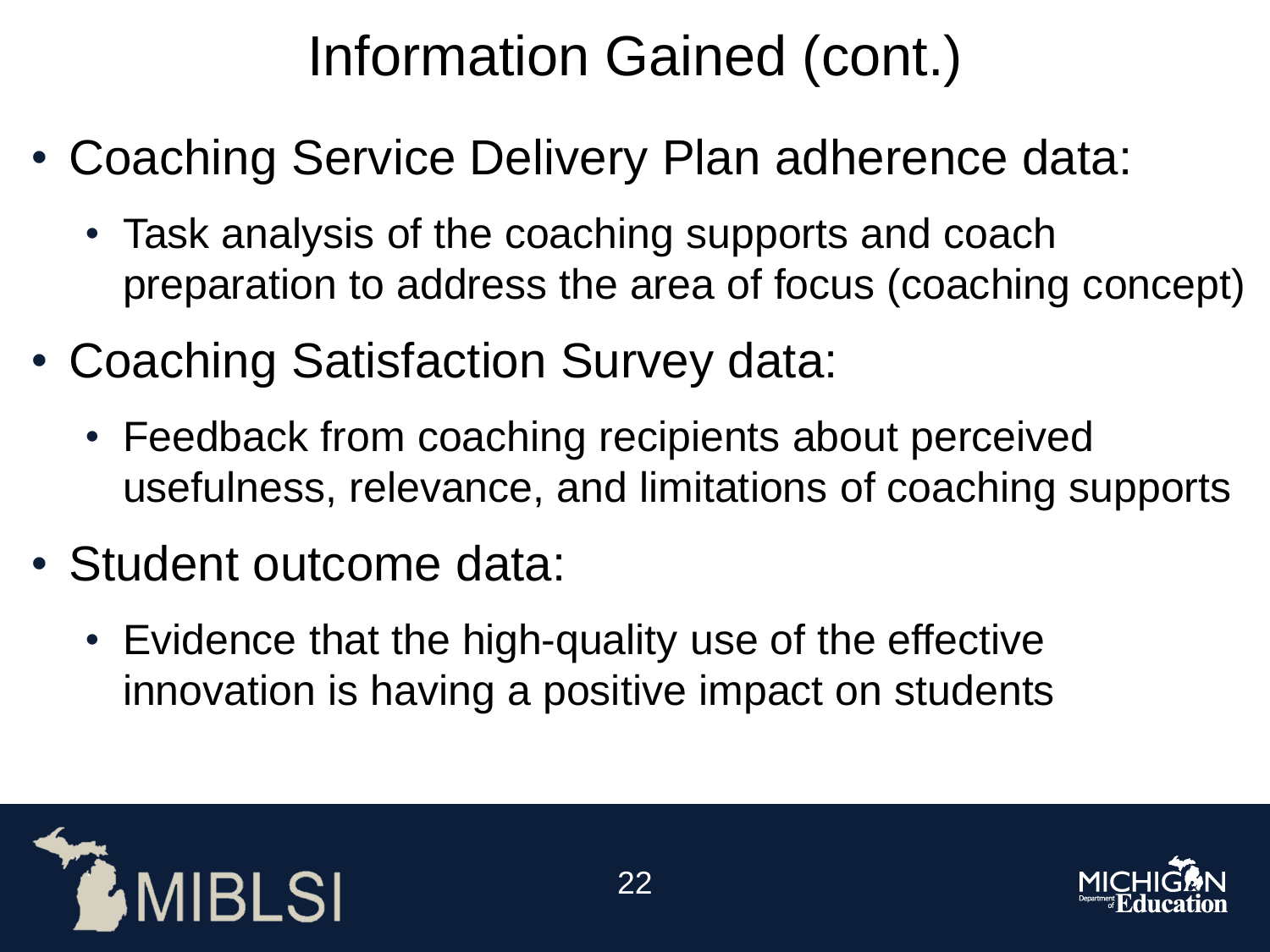# **Activity 3.1**

- **Given the level of the educational cascade you are framing your thinking around during this call, which coaching effectiveness measures are:**
	- **Most frequently analyzed**
	- **Least frequently analyzed**



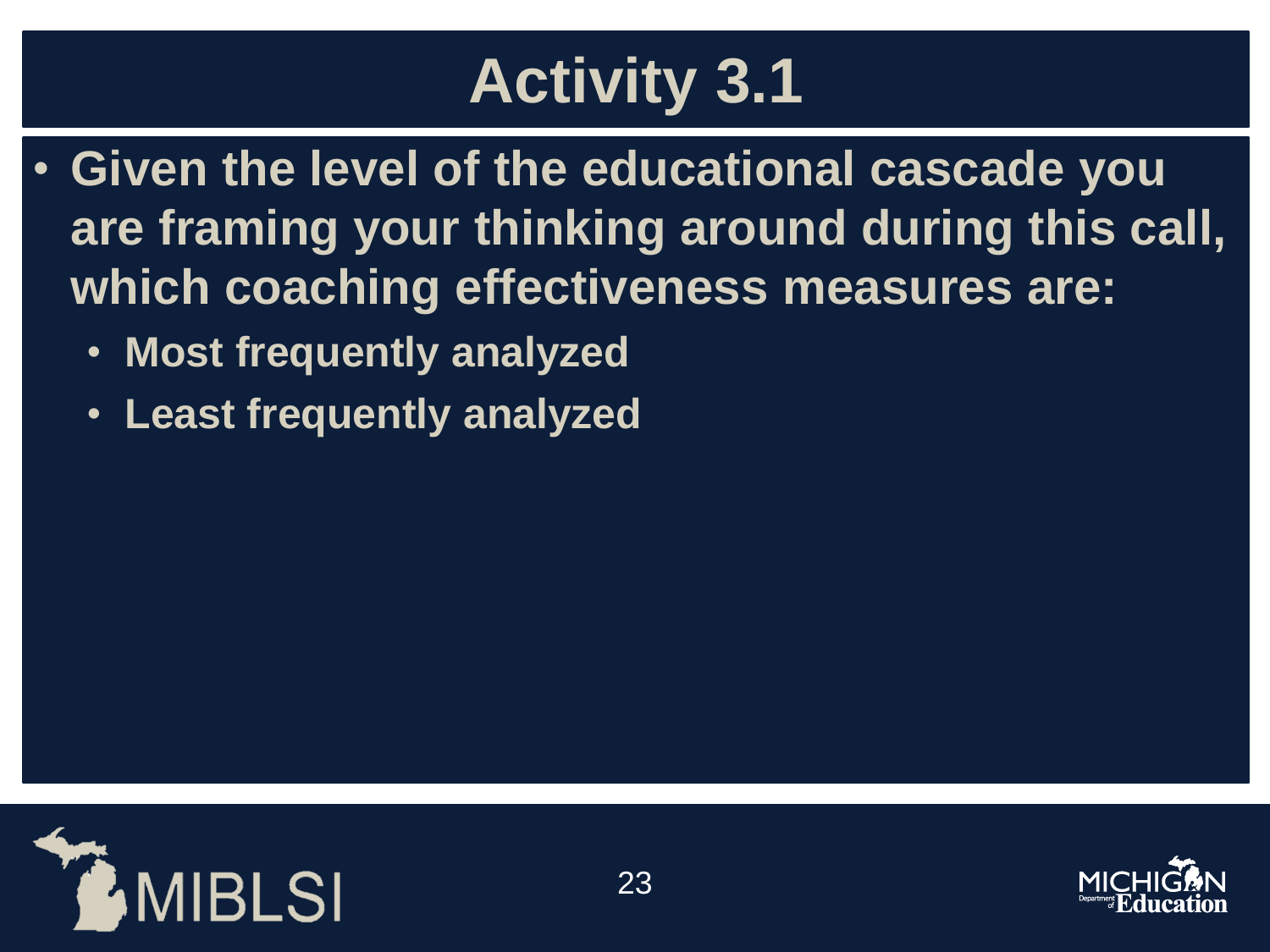## 4.0 Coaching Effectiveness Resource Walk-Through



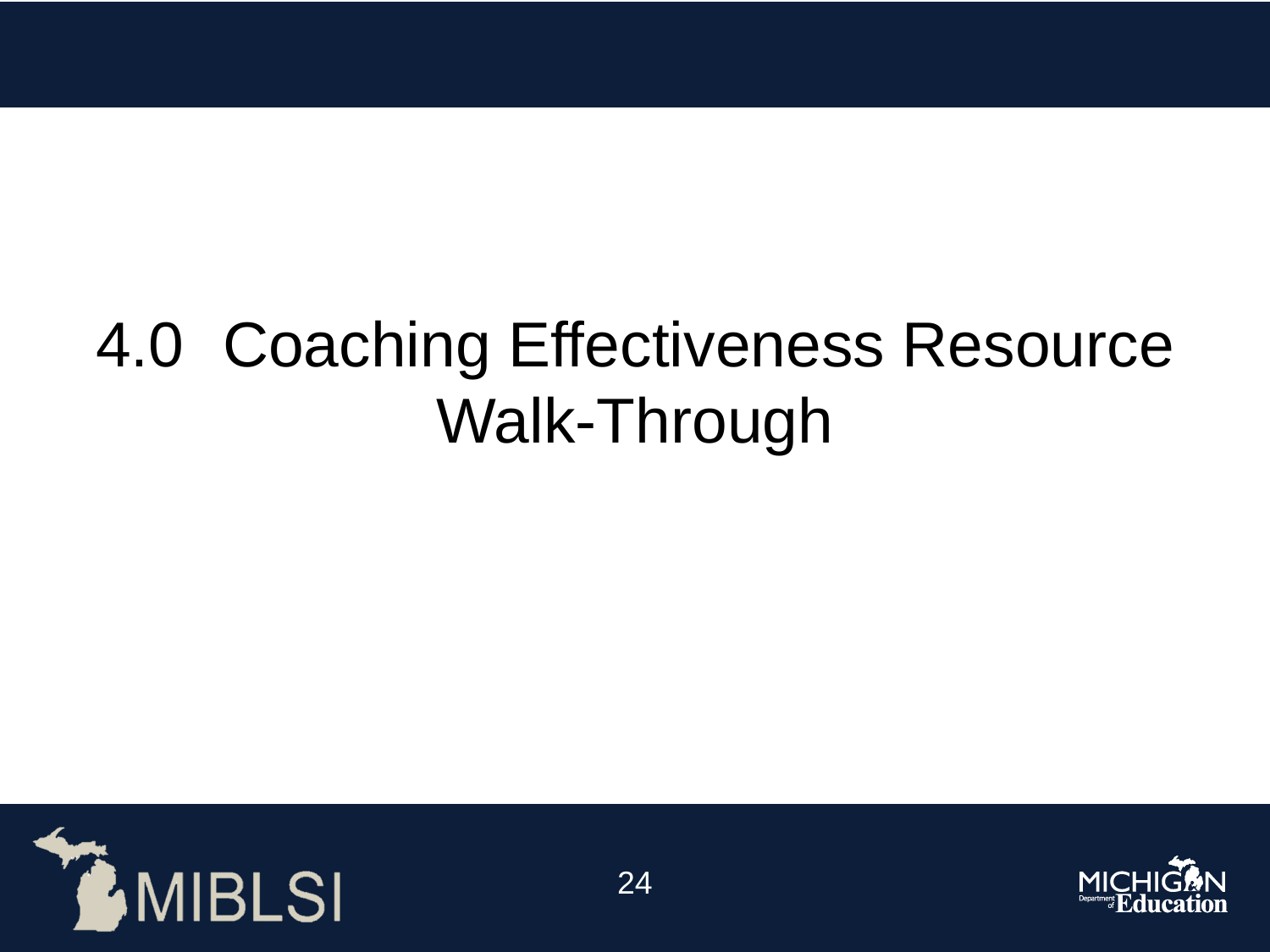## Coaching Effectiveness Resources

- Google Folder:
	- District Implementation Team (DIT) Coaching Service Delivery Plan Cheat Sheet
	- DIT Coaching Service Delivery Plan
	- Coach's Individualized Coaching Service Delivery Plan
	- Coaching Log
	- Blank Coaching Satisfaction Survey



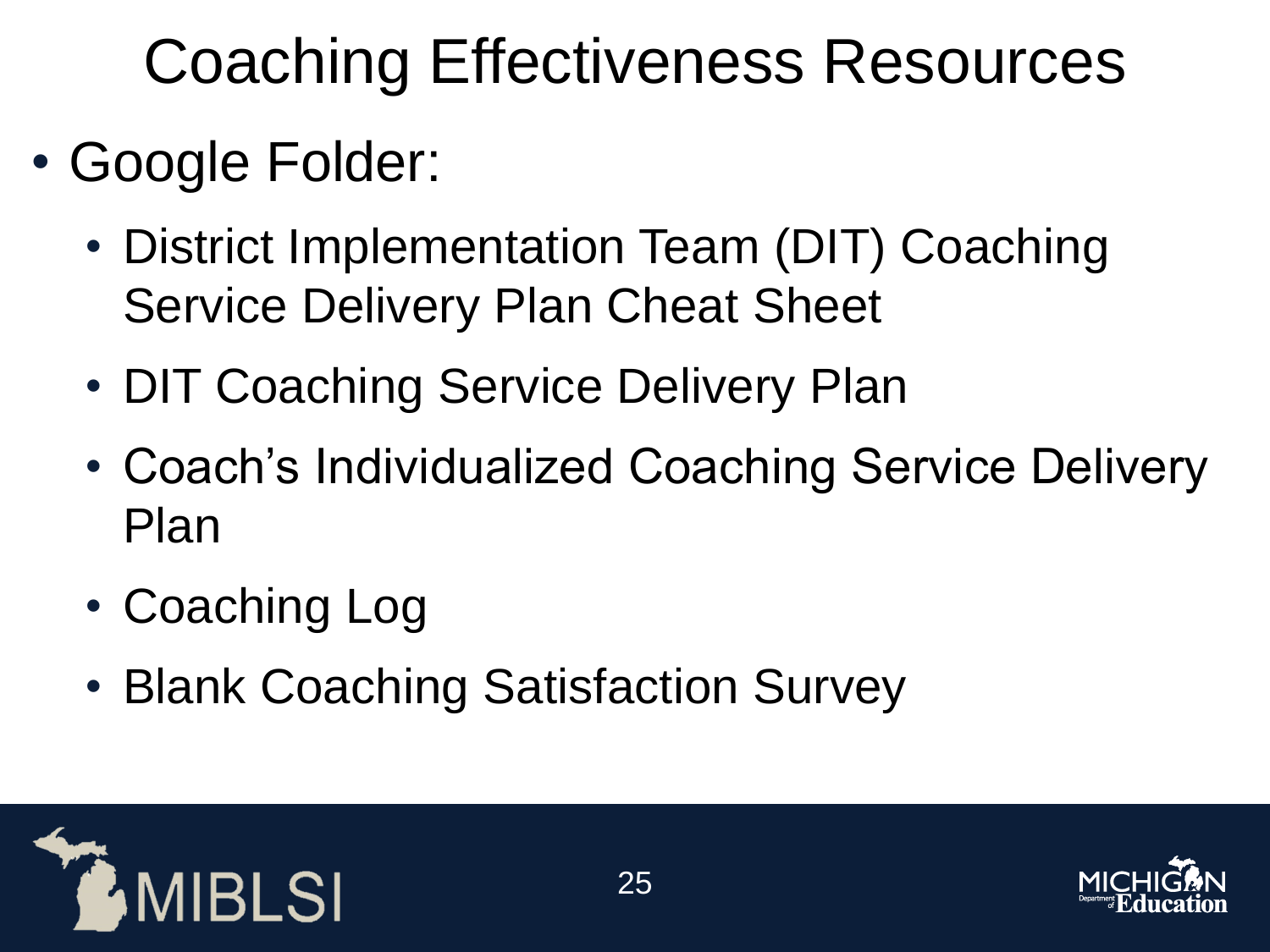## 5.0 Coaching Effectiveness Data Analysis Schedule



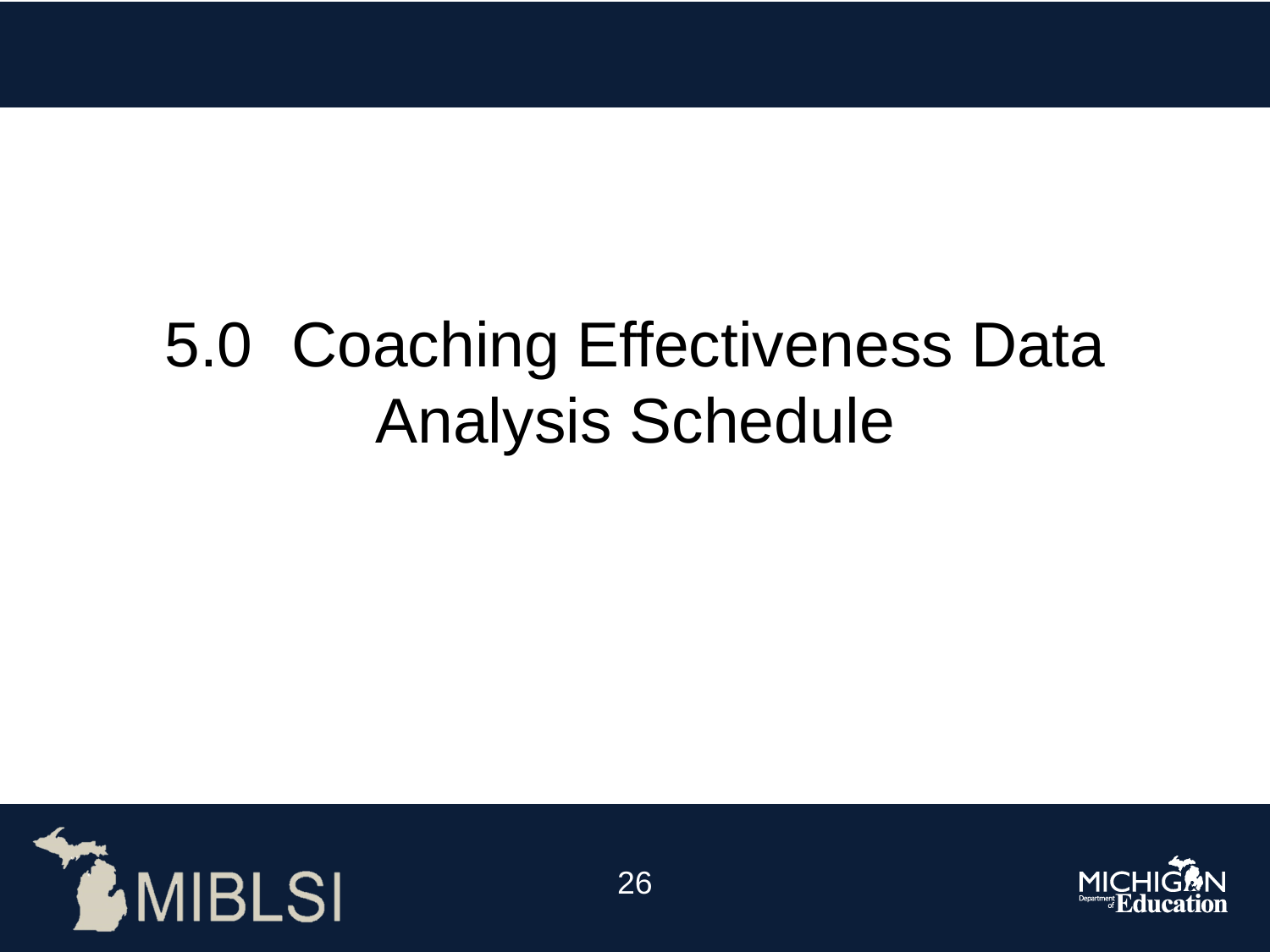Data Analysis Schedule Considerations

- Fidelity data should be analyzed following data collection
- Coaching service delivery plans should be developed and then adjusted three times per year
- Coaching logs should be summarized 2-3 times per year and aggregated across coaches to determine strengths and needs
- Coaching satisfaction survey data should be collected twice per year



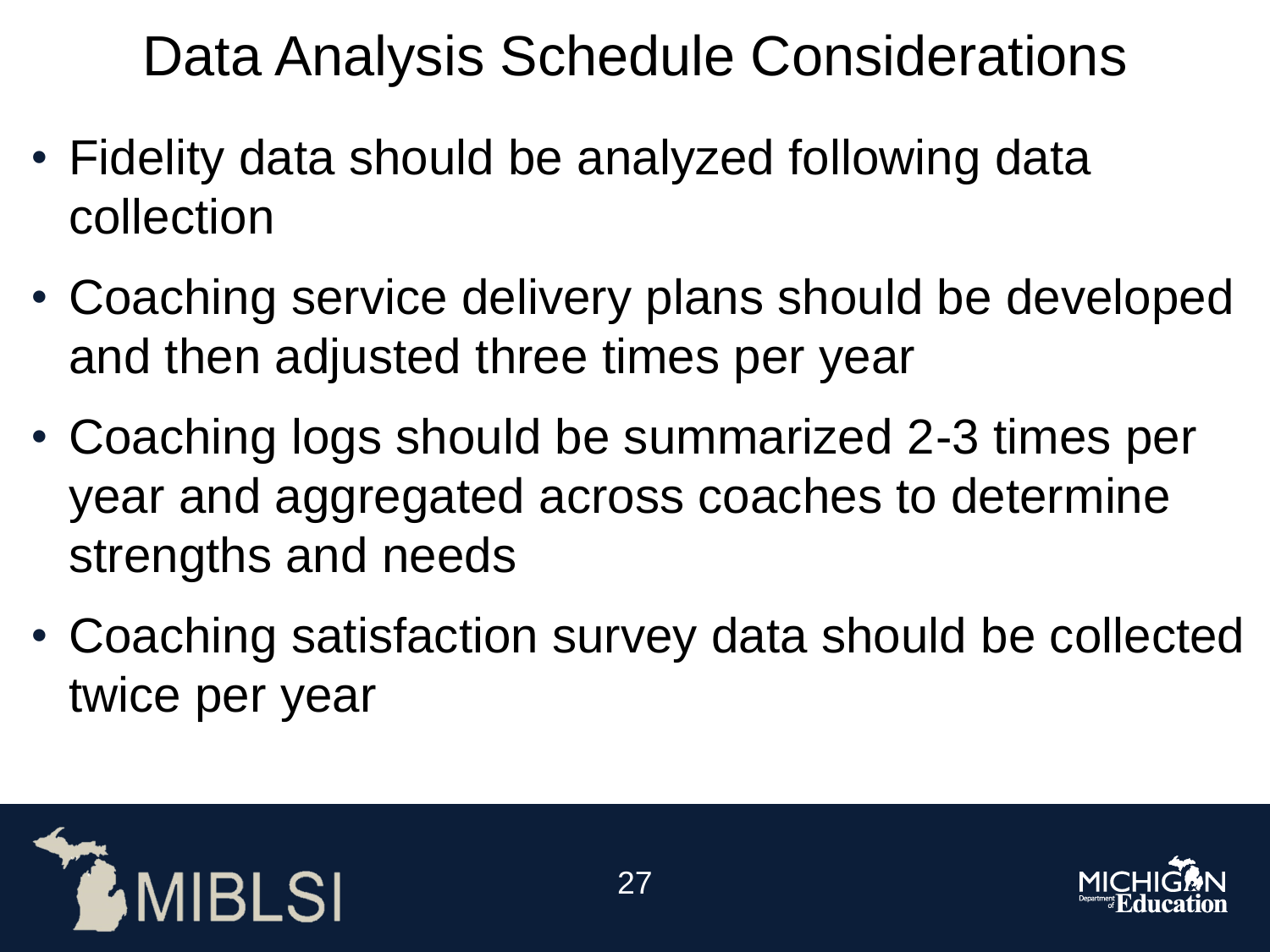# **Activity 5.1**

- **Identify one action you are considering taking following this webinar related to measuring coaching effectiveness.**
- **Main topics addressed:**
	- **Coaching misrules (ill-defined coaching concepts, concepts are not prioritized, singular focus on one type of coaching effectiveness data)**
	- **Types of coaching effectiveness measures**
	- **Data analysis schedule considerations**